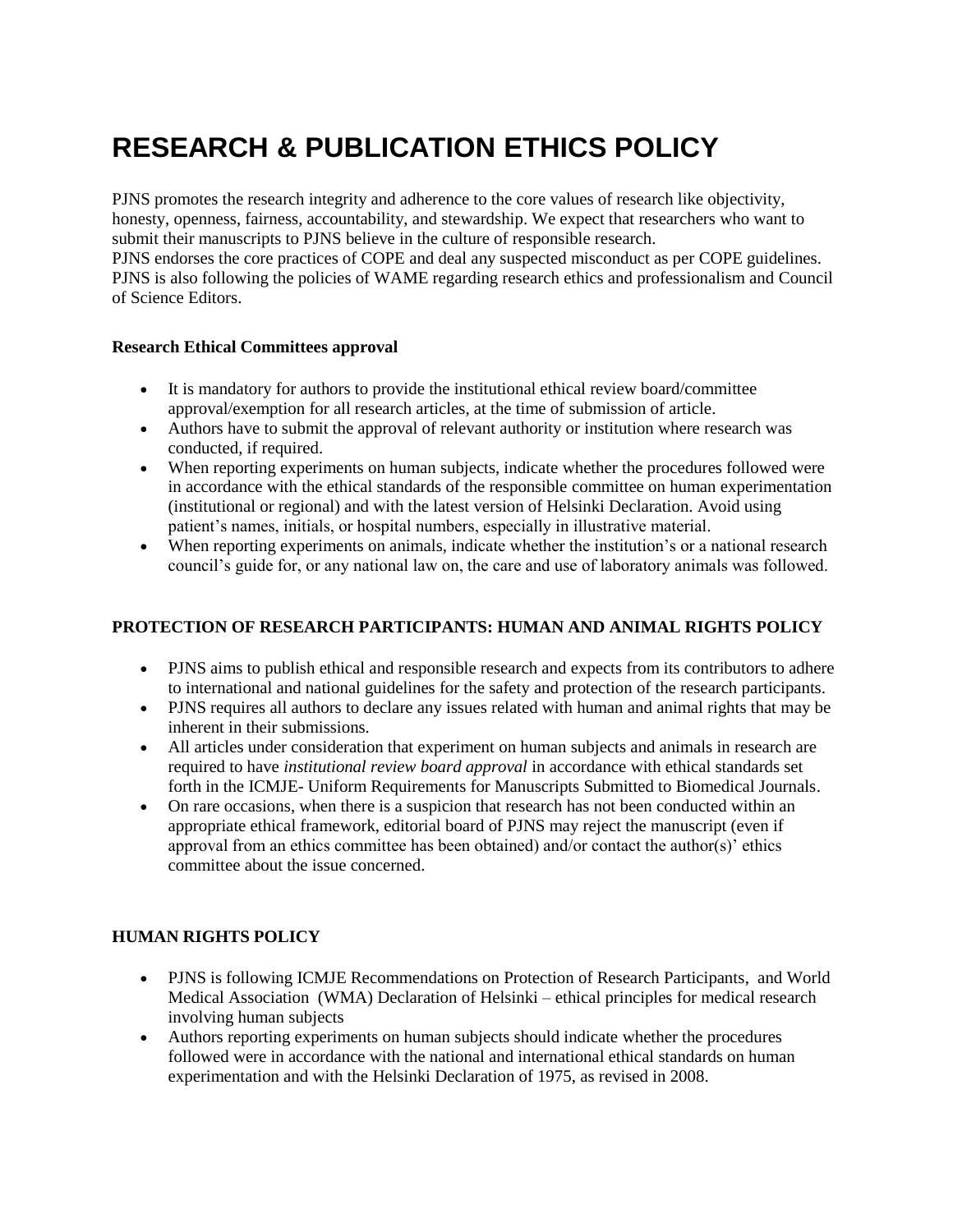If doubt exists whether the research was conducted in accordance with the Helsinki Declaration, the authors must explain the rationale for their approach and demonstrate that the institutional review body explicitly approved the doubtful aspects of the study.

## *Informed consent & maintaining the confidentiality of research participants*

- Authors of manuscripts presenting research on human subjects should provide a copy of ethical approval certificate along an undertaking that "informed consent to participate" was taken from adult participants and/or from parents/guardians of participants under 16 years of age. This should also be documented in methods section of the manuscript.
- Consent must be obtained for all Case Reports, Clinical Pictures, and Adverse Drug Reactions.
- Authors should avoid identifying patient information, including patients' names, initials, or hospital numbers, in written descriptions, photographs, and pedigrees unless the information is essential for scientific purposes and the patient (or parent/ guardian) gives written, informed consent for publication.
- Consents might be required by the editor on images from participants in the study. Consent form must be made available to Editors on request, and will be treated confidentially.
- Informed consent should be obtained if there is any doubt that anonymity can be maintained, e.g. masking the eye region in photographs of patients is inadequate protection of anonymity.
- Masked Study Participants- If identifying characteristics are altered to protect anonymity, such as in genetic malformations, authors should provide written assurance to the editors that alterations do not distort scientific meaning.
- Authors are advised to follow the [CARE guidelines](https://www.care-statement.org/checklist) for case reports.

## **ANIMALS RIGHTS POLICY**

- PJNS publishes research conducted on animals and would like its contributors to strictly follow the national and international guidelines for the care and use of laboratory animal in research.
- Authors can take guidance on animal research ethics from [WMA statement on animal use in](https://www.wma.net/policies-post/wma-statement-on-animal-use-in-biomedical-research/)  [biomedical research](https://www.wma.net/policies-post/wma-statement-on-animal-use-in-biomedical-research/) , *[International Association of Veterinary Editors' Consensus Author](http://www.veteditors.org/consensus-author-guidelines-on-animal-ethics-and-welfare-for-editors)  [Guidelines on Animal Ethics and Welfare](http://www.veteditors.org/consensus-author-guidelines-on-animal-ethics-and-welfare-for-editors)* and *[Guide for the care and use of laboratory animals](https://grants.nih.gov/grants/olaw/Guide-for-the-Care-and-Use-of-Laboratory-Animals.pdf)*
- In addition to ICMJE recommendations, PJNS also support [3Rs principals](https://www.nc3rs.org.uk/the-3rs) (Replacement, Reduction and Refinement) for humans and animals usage in research. Briefly 3Rs are mentioned below

*Replacement:* approaches, which avoid or replace the use of animals *Reduction:* approaches, which minimize the number of animals used per experiment *Refinement:* approaches which minimize animal suffering and improve welfare

- *Prior to acceptance of a manuscript, to verify compliance with the above policies, the authors must:*
	- o Provide ethical review committee approval certificate indicating that the study protocol was in accordance with international, national, and/or institutional guidelines.
	- o Declare that the experiments on animals were conducted in accordance with local Ethical Committee laws and regulations as regards care and use of laboratory animals.
	- o Sign a letter certifying that legal and ethical requirements have been met with regards to the humane treatment of animals described in the study;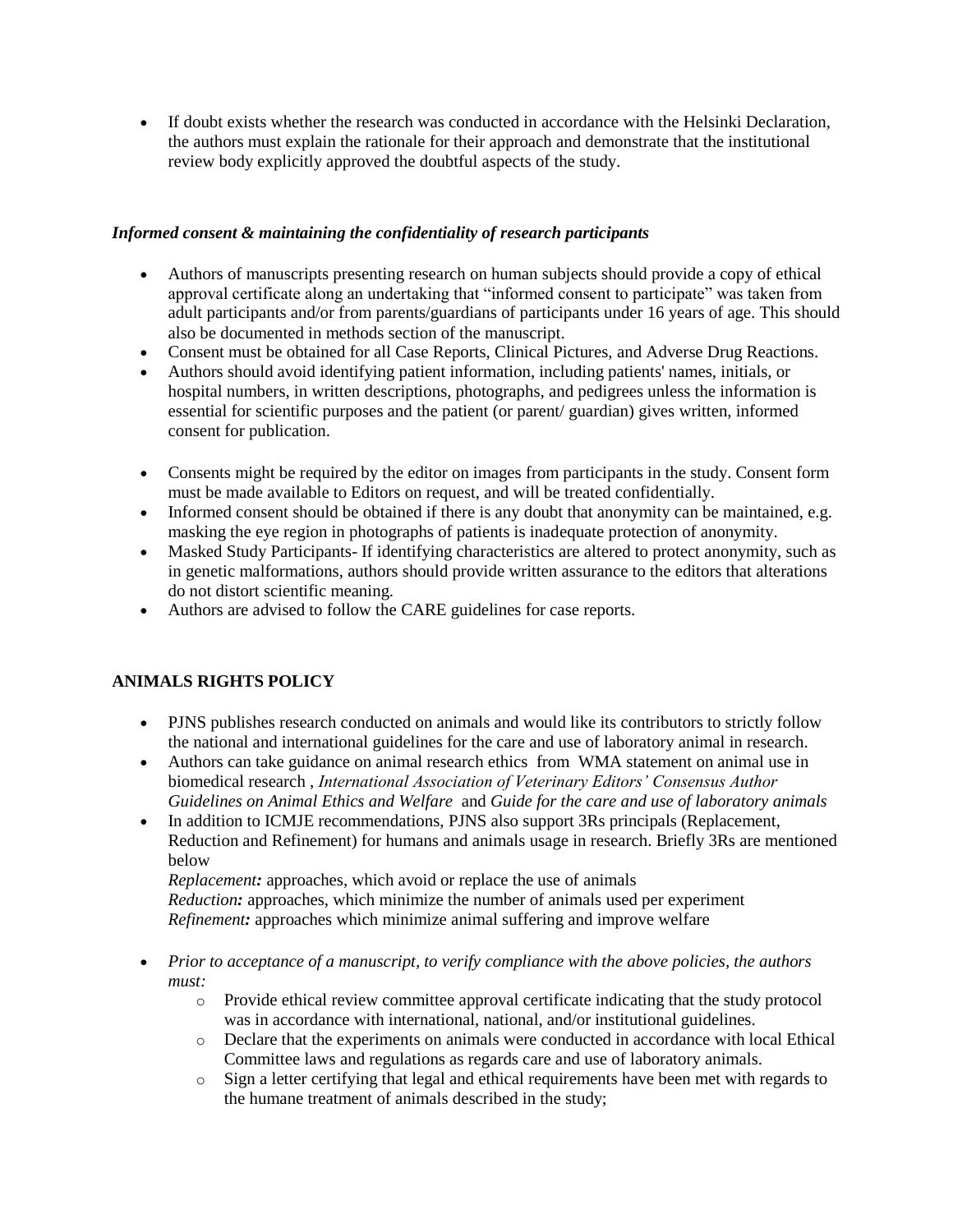$\circ$  Indicate in the Methods (experimental procedures) section that appropriate measures were taken to minimize pain or discomfort, and details of animal care should be provided.

**INFORMED CONSENT:** Authors should submit the undertaking that informed consent was taken from the client if they involved the client-owned animals.

### **AUTHORSHIP**

 All persons designated as authors should qualify for authorship. An author is generally considered to be someone who has made substantive intellectual contributions to a published study. To qualify as an author one should meet all the 4 [criteria for authorship as recommended by The](http://www.icmje.org/recommendations/browse/roles-and-responsibilities/defining-the-role-of-authors-and-contributors.html#two)  [International Committee of Medical Journal Editors.](http://www.icmje.org/recommendations/browse/roles-and-responsibilities/defining-the-role-of-authors-and-contributors.html#two)

1) have made substantial contributions to conception and design, or acquisition of data, or analysis and interpretation of data [must have contributed for at least ONE of these] AND 2) have been involved in drafting the manuscript or revising it critically for important intellectual content; AND

3) have given final approval of the version to be published, AND

4) agree to be accountable for all aspects of the work in ensuring that questions related to the accuracy or integrity of any part of the work are appropriately investigated and resolved.

- Each author should have participated sufficiently in the work to take public responsibility for appropriate portions of the content. Acquisition of funding, collection of data, or general supervision of the research group, alone, does not justify authorship.
- Authors are advised to consult [COPE guidelines](https://publicationethics.org/files/2003pdf12_0.pdf) to avoid and handle disputes regarding authorship

### **PLAGIARISM**

- All articles submitted to PJNS are screened through **[Turnitin software](https://www.turnitin.com/)** for similarity index.
- PJNS follows the standard definition and description of [plagiarism](http://facpub.stjohns.edu/roigm/plagiarism/Index.html) and we endorse The [COPE,](http://www.cope.org/) [ICMJE,](http://www.icmje.org/) & [Higher Education Commission](http://www.hec.gov.pk/) (HEC) Pakistan policies regarding plagiarism.
- Intellectual contribution and originality of every article is to be defined by the authors and this is the responsibility of authors to be aware of various forms of plagiarism like plagiarism of ideas, text, paraphrasing, self-plagiarism including redundant/duplicate publication, salami slicing (data fragmentation) and text recycling etc. ignorance regarding plagiarism and its various forms will not be considered as an excuse.
- Any manuscript submitted for publication or a manuscript accepted for publication or even an article that has already been published in the journal is found to be plagiarized, the matter will be dealt with according to COPE guidelines.
- Editorial Board will immediately stop the processing/ publication of the article and will ask for an explanation from the authors. The corresponding author will be required to respond with an explanation within 30 days of receiving the letter from the editor.
- $\bullet$  In case an acceptable explanation is provided by the author(s), the PJNS editorial board may recommend appropriate changes after which the review process for the submitted manuscript may commence.